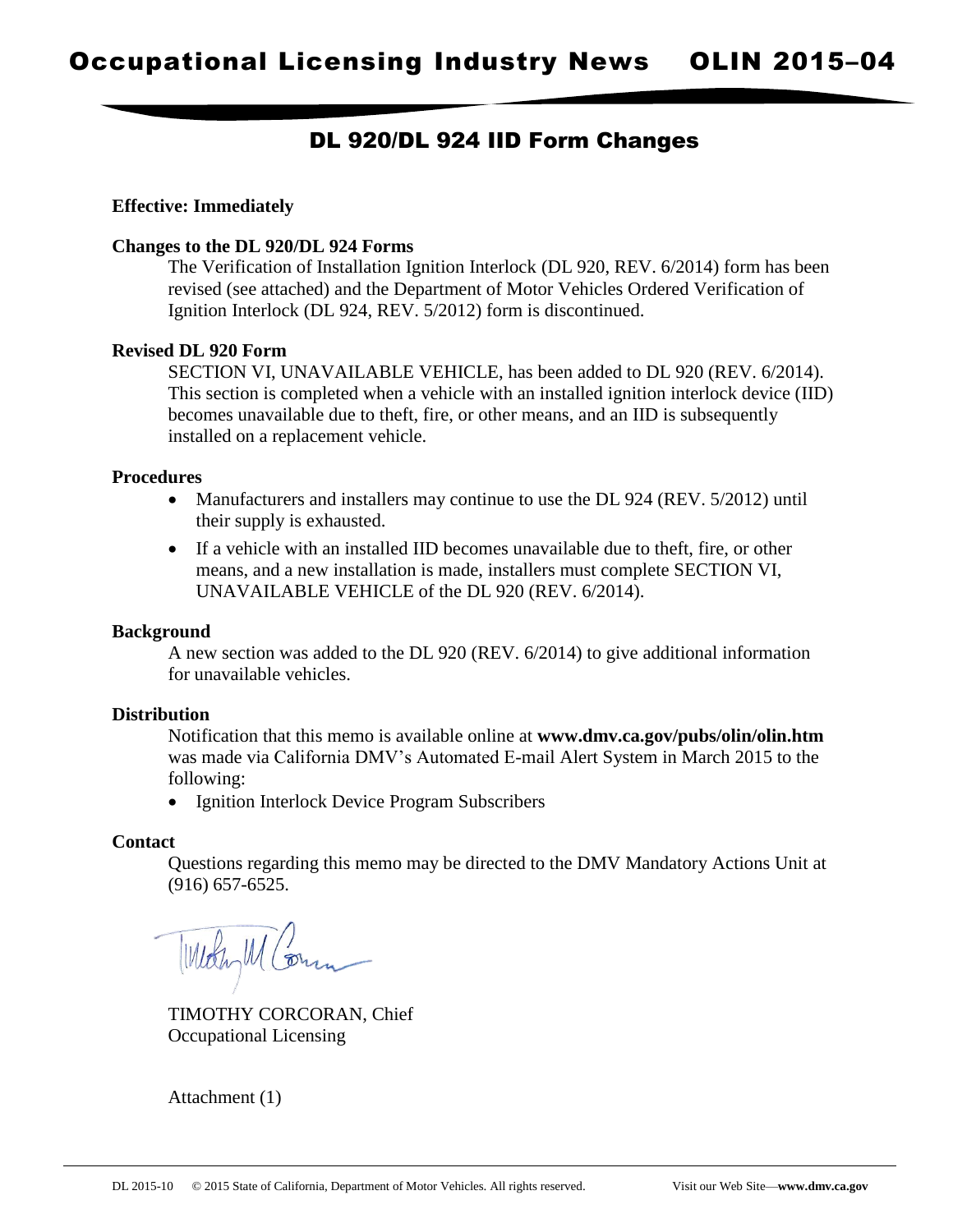# **Attachment**

|                                                                                                     |                          |                       |                                                                                                  |                          | 920                                                                                                                               |
|-----------------------------------------------------------------------------------------------------|--------------------------|-----------------------|--------------------------------------------------------------------------------------------------|--------------------------|-----------------------------------------------------------------------------------------------------------------------------------|
|                                                                                                     |                          |                       | A Public Service Agency                                                                          |                          |                                                                                                                                   |
|                                                                                                     |                          |                       | <b>VERIFICATION OF INSTALLATION</b><br><b>IGNITION INTERLOCK</b>                                 |                          |                                                                                                                                   |
| <b>NOT VALID WITHOUT</b><br><b>MANUFACTURER'S STAMP</b>                                             |                          |                       | (See back for instructions)                                                                      |                          | DRIVER LICENSE NUMBER                                                                                                             |
| SECTION I DRIVER INFORMATION                                                                        |                          |                       |                                                                                                  |                          |                                                                                                                                   |
| DRIVER'S NAME (FIRST, MIDDLE, LAST)                                                                 |                          |                       |                                                                                                  |                          | SUFFIX (JR., SR., UI)                                                                                                             |
| MAILING ADDRESS (STREET)                                                                            |                          |                       |                                                                                                  |                          | APARTMENT/SPAGE NUMBER                                                                                                            |
| CITY                                                                                                |                          |                       | STATE                                                                                            |                          | ZIP CODE                                                                                                                          |
| RESIDENCE ADDRESS (IF DIFFERENT FROM MAILING ADDRESS)                                               |                          |                       |                                                                                                  |                          | APARTMENT/SPACE NUMBER                                                                                                            |
| GITY                                                                                                |                          |                       | STATE.                                                                                           |                          | ZIP OCCE                                                                                                                          |
| BIRTH DATE (MONTH, DAY, YEAR)                                                                       |                          | HOME TELEPHONE NUMBER |                                                                                                  | WORK TELEPHONE NUMBER    |                                                                                                                                   |
|                                                                                                     |                          |                       |                                                                                                  |                          | SECTION II MANUFACTURER/FACILITY INFORMATION The following facility installed this device manufactured by:                        |
| <b>MANUEACTURER</b>                                                                                 |                          |                       |                                                                                                  |                          |                                                                                                                                   |
| FACILITY MAME                                                                                       |                          |                       | LIGENSE NUMBER (SEE BACK FOR DEFINITIONS)<br>BAR<br><b>BEARHFTI</b>                              |                          |                                                                                                                                   |
| FACILITY ADDRESS ISTREETI                                                                           |                          |                       | CITY                                                                                             |                          | STATE<br>ZIP CODE                                                                                                                 |
| SECTION III IGNITION INTERLOCK DEVICE INFORMATION                                                   |                          |                       |                                                                                                  |                          |                                                                                                                                   |
| DATE OF INSTALLATION                                                                                |                          |                       |                                                                                                  |                          | DATE OF NEXT MONITOR OHEON (OPTIONAL)                                                                                             |
| SECTION IV VEHICLE INFORMATION An ignition interlock device was installed on the following vehicle: |                          |                       |                                                                                                  |                          |                                                                                                                                   |
| LICENSE PLATE NUMBER<br>VEHICLE MAKE<br><b>YEAR</b>                                                 |                          |                       | VEHICLE IDENTIFICATION NUMBER                                                                    |                          |                                                                                                                                   |
| <b>SECTION V</b>                                                                                    |                          |                       | FACILITY INSPECTION AFTER NOTICE OF NON-COMPLIANCE                                               |                          |                                                                                                                                   |
| DATE OF MOST RECENT NOTICE OF NON-COMPLIANCE                                                        |                          |                       | DATE OF INSPECTION OF IGNITION INTERLOCK DEVICE                                                  |                          |                                                                                                                                   |
|                                                                                                     |                          |                       | An ignition interlock device remains installed in the above vehicle and is functioning properly. |                          | The above driver is currently in compliance with the ignition interlock maintenance and calibration requirements.                 |
| <b>SECTION VI UNAVAILABLE VEHICLE</b>                                                               |                          |                       |                                                                                                  |                          |                                                                                                                                   |
| VEHICLE MAKE                                                                                        | YEAR                     | LICENSE PLATE NUMBER  | VEHICLE IDENTIFICATION NUMBER                                                                    |                          |                                                                                                                                   |
| <b>SECTION VII</b>                                                                                  | <b>FACILITY USE ONLY</b> |                       |                                                                                                  |                          |                                                                                                                                   |
| <b>INSTALLERS PRINTED NAME</b>                                                                      |                          |                       |                                                                                                  | DAYTIME TELEPHONE NUMBER | I certify (or declare) under penalty of perjury under the laws of the State of California that the foregoing is true and correct. |
| INSTALLER'S SIGNATURE                                                                               |                          |                       |                                                                                                  | DATE                     |                                                                                                                                   |
|                                                                                                     |                          |                       |                                                                                                  |                          |                                                                                                                                   |

#### DISTRIBUTE COPIES AS FOLLOWS:

Original : Department of Motor Vehicles<br>
Photocopy : Driver, Installer, Manufacturer or Manufacturer's Agent